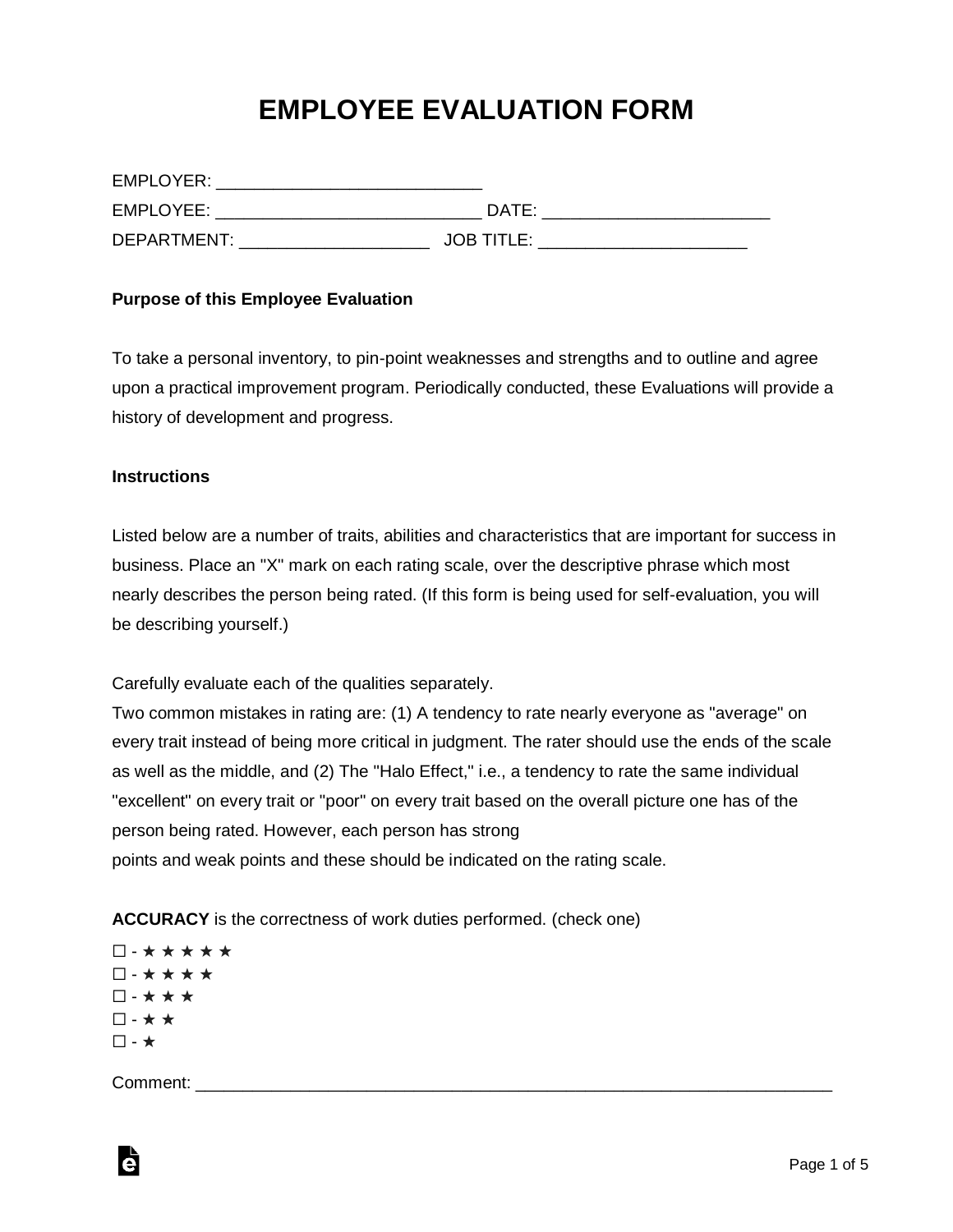**ALERTNESS** is the ability to grasp instructions, to meet challenging conditions and to solve novel or problem situations. (check one)

☐ - ★ ★ ★ ★ ★ ☐ - ★ ★ ★ ★ ☐ - ★ ★ ★ ☐ - ★ ★ ☐ - ★

Comment:  $\blacksquare$ 

**CREATIVITY** is talent for having new ideas, for finding new and better ways of doing

things and for being imaginative. (check one)

☐ - ★ ★ ★ ★ ★ ☐ - ★ ★ ★ ★ ☐ - ★ ★ ★ ☐ - ★ ★ ☐ - ★

Comment:

**FRIENDLINESS** is the sociability and warmth which an individual imparts in his attitude

toward customers, other employees, his supervisor and the persons he may supervise. (check one)

☐ - ★ ★ ★ ★ ★ ☐ - ★ ★ ★ ★ ☐ - ★ ★ ★ ☐ - ★ ★ ☐ - ★

Comment: \_\_\_\_\_\_\_\_\_\_\_\_\_\_\_\_\_\_\_\_\_\_\_\_\_\_\_\_\_\_\_\_\_\_\_\_\_\_\_\_\_\_\_\_\_\_\_\_\_\_\_\_\_\_\_\_\_\_\_\_\_\_\_\_\_\_\_

**PERSONALITY** is an individual's behavior characteristics or his personal suitability for the job.

(check one)

☐ - ★ ★ ★ ★ ★ ☐ - ★ ★ ★ ★ ☐ - ★ ★ ★ ☐ - ★ ★ ☐ - ★

Comment:  $\blacksquare$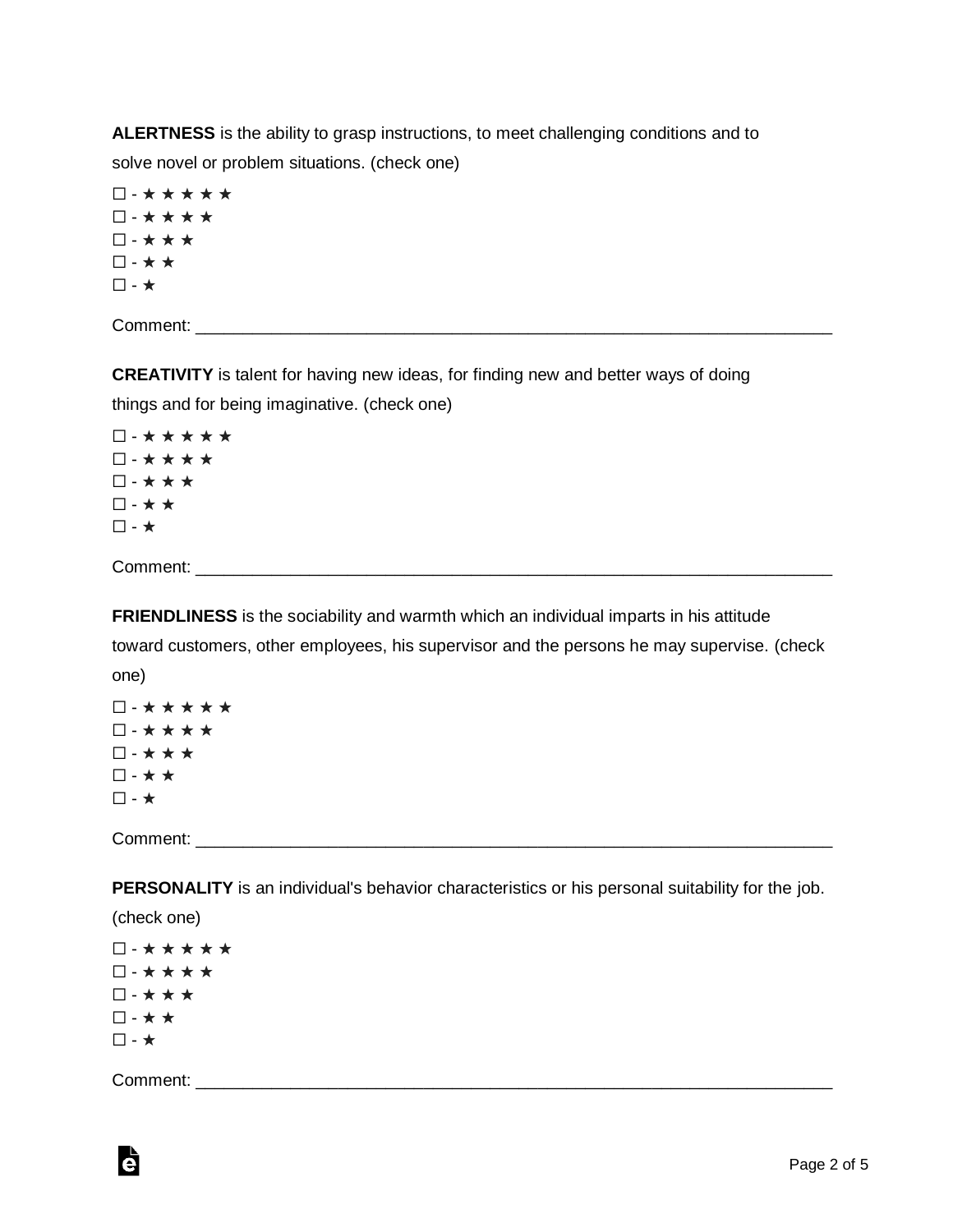**PERSONAL APPEARANCE** is the personal impression an individual makes on others. (Consider cleanliness, grooming, neatness and appropriateness of dress on the job.) appearance. dress. (check one)

☐ - ★ ★ ★ ★ ★ ☐ - ★ ★ ★ ★ ☐ - ★ ★ ★ ☐ - ★ ★  $\square$  -  $\star$ 

Comment:  $\blacksquare$ 

**PHYSICAL FITNESS** is the ability to work consistently and with only moderate fatigue.

(Consider physical alertness and energy.) (check one)

☐ - ★ ★ ★ ★ ★ ☐ - ★ ★ ★ ★ ☐ - ★ ★ ★ ☐ - ★ ★ ☐ - ★

Comment: \_\_\_\_\_\_\_\_\_\_\_\_\_\_\_\_\_\_\_\_\_\_\_\_\_\_\_\_\_\_\_\_\_\_\_\_\_\_\_\_\_\_\_\_\_\_\_\_\_\_\_\_\_\_\_\_\_\_\_\_\_\_\_\_\_\_\_

**ATTENDANCE** is faithfulness in coming to work daily and conforming to work hours. (check

one)

☐ - ★ ★ ★ ★ ★ ☐ - ★ ★ ★ ★ ☐ - ★ ★ ★ ☐ - ★ ★ ☐ - ★

Comment: \_\_\_\_\_\_\_\_\_\_\_\_\_\_\_\_\_\_\_\_\_\_\_\_\_\_\_\_\_\_\_\_\_\_\_\_\_\_\_\_\_\_\_\_\_\_\_\_\_\_\_\_\_\_\_\_\_\_\_\_\_\_\_\_\_\_\_

**HOUSEKEEPING** is the orderliness and cleanliness in which an individual keeps his work area.

(check one)

☐ - ★ ★ ★ ★ ★ ☐ - ★ ★ ★ ★ ☐ - ★ ★ ★ ☐ - ★ ★ ☐ - ★

Comment:  $\blacksquare$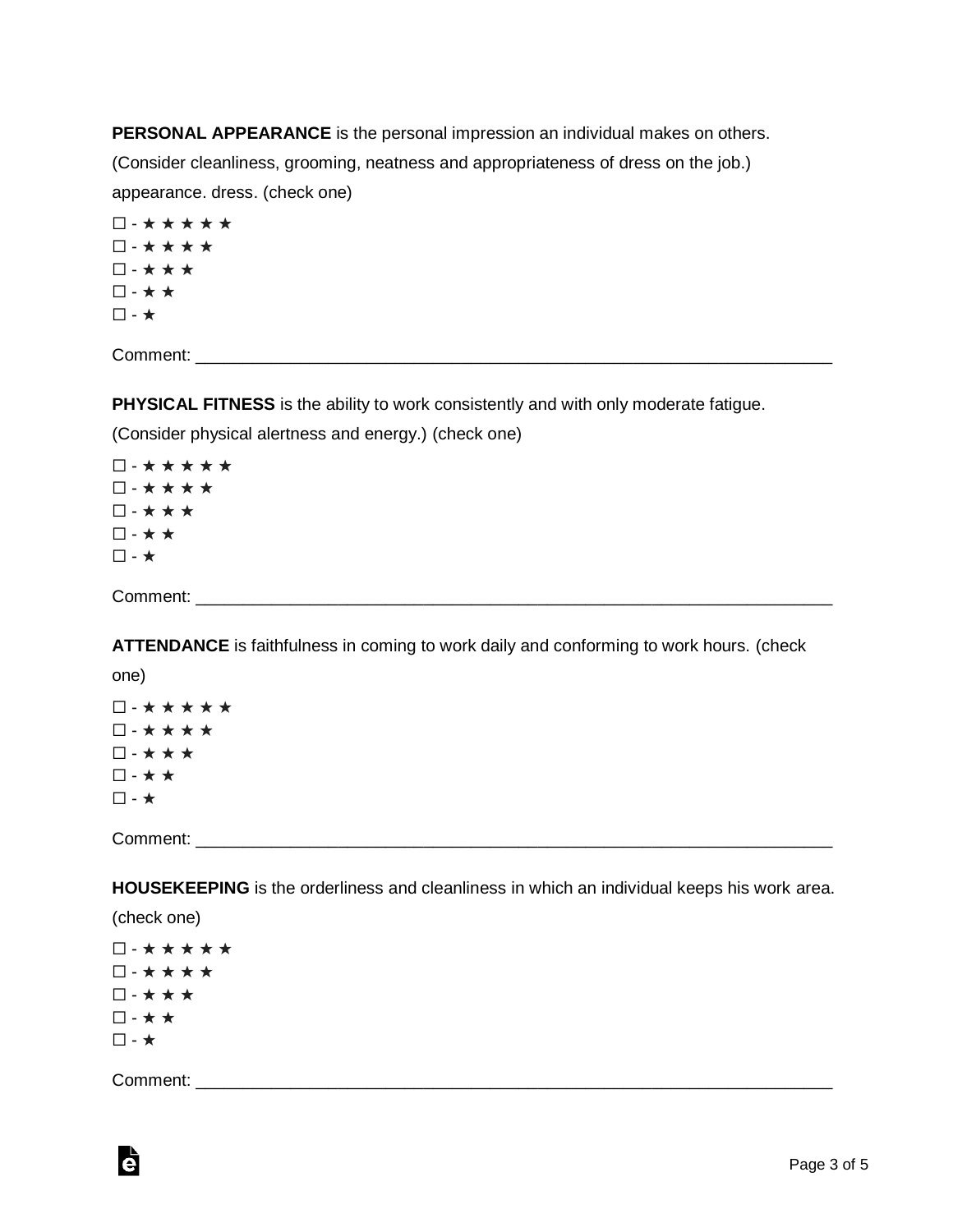**DEPENDABILITY** is the ability to do required jobs well with a minimum of supervision. (check

one)

☐ - ★ ★ ★ ★ ★ ☐ - ★ ★ ★ ★ ☐ - ★ ★ ★ ☐ - ★ ★ ☐ - ★

Comment:  $\blacksquare$ 

**DRIVE** is the desire to attain goals, to achieve. (check one)

☐ - ★ ★ ★ ★ ★ ☐ - ★ ★ ★ ★ ☐ - ★ ★ ★ ☐ - ★ ★  $\square$  -  $\star$ 

Comment: with the comments of the comments of the comments of the comments of the comments of the comments of the comments of the comments of the comments of the comments of the comments of the comments of the comments of

**JOB KNOWLEDGE** is the information concerning work duties which an individual should know for a satisfactory job performance. (check one)

☐ - ★ ★ ★ ★ ★ ☐ - ★ ★ ★ ★ ☐ - ★ ★ ★ ☐ - ★ ★  $\Box$  -  $\star$ 

Comment:

**QUALITY OF WORK** is the level of work an individual does in a work day. (check one)

☐ - ★ ★ ★ ★ ★ ☐ - ★ ★ ★ ★ ☐ - ★ ★ ★ ☐ - ★ ★ ☐ - ★

Comment: \_\_\_\_\_\_\_\_\_\_\_\_\_\_\_\_\_\_\_\_\_\_\_\_\_\_\_\_\_\_\_\_\_\_\_\_\_\_\_\_\_\_\_\_\_\_\_\_\_\_\_\_\_\_\_\_\_\_\_\_\_\_\_\_\_\_\_